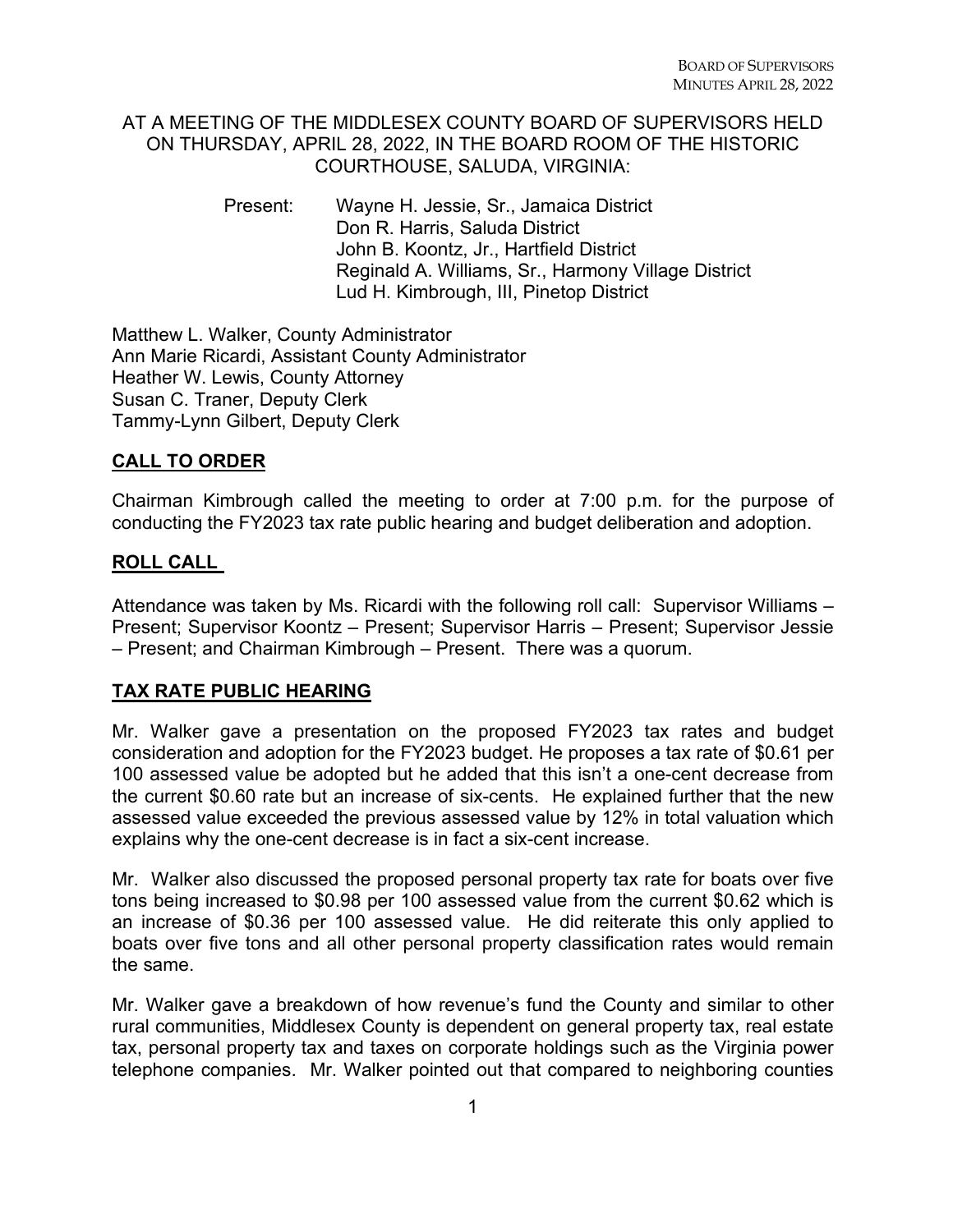tax rates, Middlesex County still comes in close to the bottom, just above Lancaster County.

Mr. Walker discussed steps the County was taking to keep costs low and offset new costs. He mentioned that the County is actively pursuing selling or converting unused property back onto the tax rolls; adding that Middlesex County owns substantial tracts of land and if there isn't a use or need for them, the land should be sold or converted to the EDA to be used for economic development purposes; helping attract businesses which helps to expand the tax base. Mr. Walker is also very impressed with the Cigarette Tax which is doing better than anticipated. The numbers are continuing to come in strong, with an estimated amount of approximately \$200,000 per year.

Mr. Walker stated they are focusing on investing in infrastructure, improving property values, which will broaden the tax base by making certain properties more valuable and encouraging better development. He added the county continues to work with and facilitate the expansion of existing businesses like both Grey's Point and Beth Page Campgrounds as well as attract new business growth such as Tractor Supply. Mr. Walker is optimistic that as a result of the County's earnest efforts in working with Tractor Supply, this will be a successful venture.

Mr. Walker commended all County employees and is proud of the Middlesex County work environment.

#### **PUBLIC HEARING COMMENTS**

Chairman Kimbrough opened the public hearing comment period at 7:16 p.m.

Mr. Lee Roberts proposes that a 55% tax rate should be in place. He mentioned how the average household must figure out ways to stretch the dollar. There are people retiring or already on fixed incomes and this is all a strain on the household. However, a boat is a luxury. If you can afford a boat, you should be able to afford the tax.

Mr. Andy Anderson is the current owner of Bridge Marina and Port Marina in Urbanna. He mentioned a report describing the success of the marine industry; however, he wanted to bring to the Boards attention, he knows that his marina and several others in the area, are not fully booked even though their rates are lower than neighboring counties. He believes the other counties are having more success because there is relatively zero tax and it is hurting the marine industry in this County.

Mr. Jim Knott wants to see more investment into the schools. Even the proposed increase, leaves teachers in this county lagging behind pay compared to other counties. This must be done to retain good teachers and recruit good teachers.

Ms. Laura Longtan just wanted the Board to be aware that she never received any notifications that assessments were done. She really would like to receive her assessment and wants to know why she hasn't received it yet.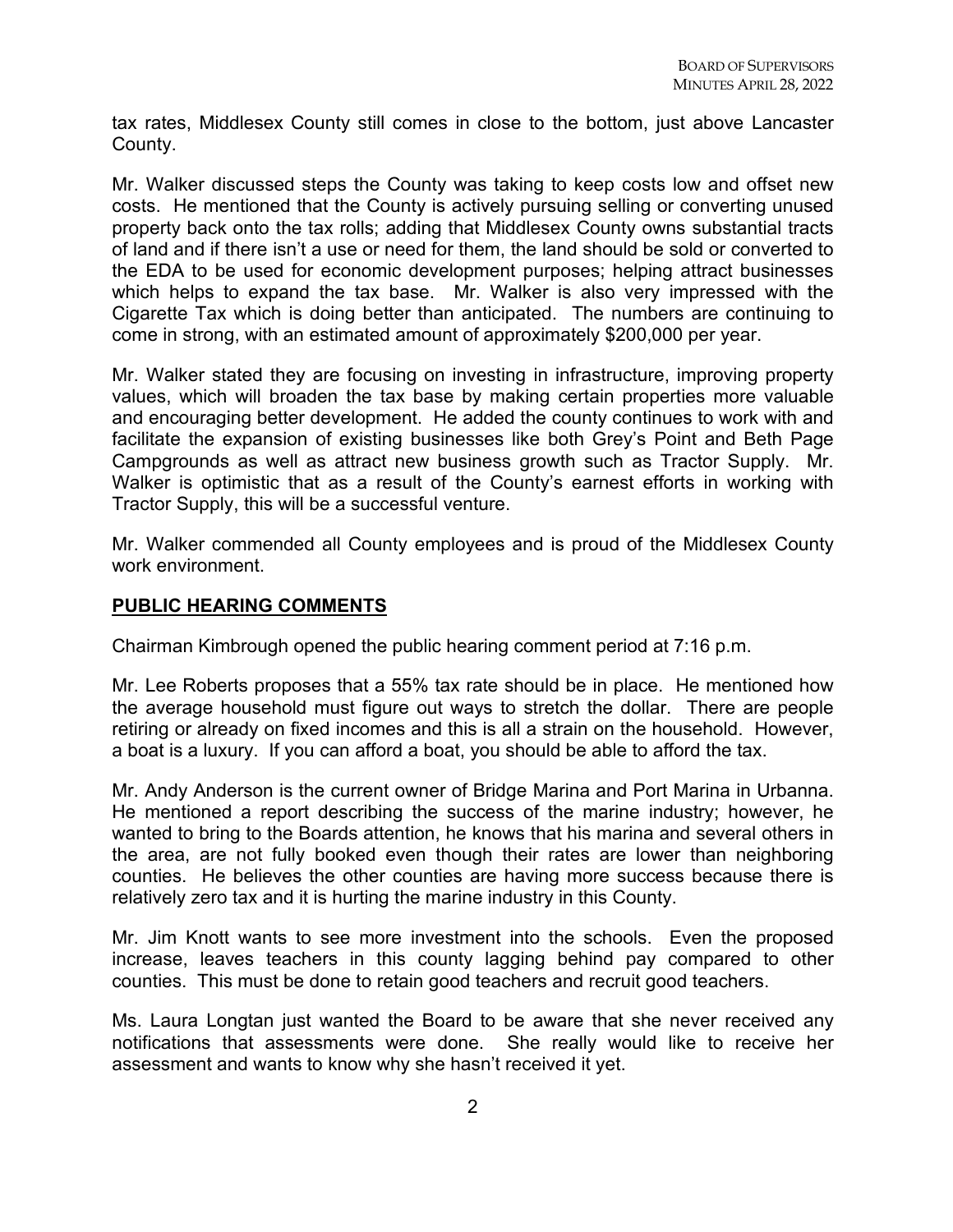Mr. Dan Pringle stated that he is the owner of Regatta Point, formerly Dozers Marina. He has been the owner since 2019. He mentioned discrepancies between what the marina is worth versus what the assessed value is and that he is required to pay taxes on the assessed value and not the amount he paid. The boat tax is putting these marinas in a situation where they are unable to compete with neighboring counties. He wants to hire more people and help support the community, but he just can't. They rely on summers to survive and if boaters leave, businesses suffer. Mr. Pringle really hopes the Board will work with them to help make the community a success.

Mr. John Farenthold spoke about the marine industry not just being about the marinas but its about the boat yards servicing the boats, the watermen and other services that work with the marine industry. He stated this increase will have a negative impact on the marine industry. He asked the Board for their help and support and not increase the boat tax so that they can continue to work at building up the industry.

Ms. Smith stated that she has been a resident of Middlesex County for nearly 50 years; she came here with her husband and became involved in the boating industry. Ms. Smith said that Middlesex County was at one time, number three in the entire Commonwealth of Virginia in boat registration; however, over the years it has changed, declining 17% in boat registration since 2007. She mentioned that the people who are buying boats are smart and will move their boats to locations where they will not have to pay \$1,000's in taxes. All these boat owners leaving the County will start negatively impacting every industry here. Ms. Smith doesn't just want the tax lowered; she requests the tax be abolished all together.

Mr. Davis Wilson stated that he believes whether you own an RV, Airplane or Boat, if you want to own it, you must pay for it. He explained that he looks at this issue a bit differently than others; he believes that people are leaving because of the limitations and costs of fishing these waters. He stated that RV taxes are \$2.60 per 100; airplane tax is \$2.10 per 100 both are luxury vehicles, and he would like everyone to be treated fairly and tax luxury vehicles the same across the board.

Ms. Linda Muller voiced her concern with raising taxes for increasing teacher pay. The way she figures, teachers are paid close to \$43,200 but if you equate that to a full year instead of only 200 days, it works out to be closer to a salary of \$52,600. She doesn't think a 7% increase, or more is needed. She also said all these unused County properties are owned by the taxpayers of this County and she wants to see something done with them to make the County more profitable by getting the money from these properties and not just letting them sit.

Ms. Katie Carnes said that nobody is pleased with the real estate tax. She went on to state that we need to find ways to increase the residents living in the County, she believes the numbers decreased on the last census. She said that Mr. Walker stated that the County wants people to come here to retire and young families to move here and with most seniors on fixed incomes, they don't want to see increased real estate taxes. Young families can't afford to shop at stores like Kroger and Food Lion, and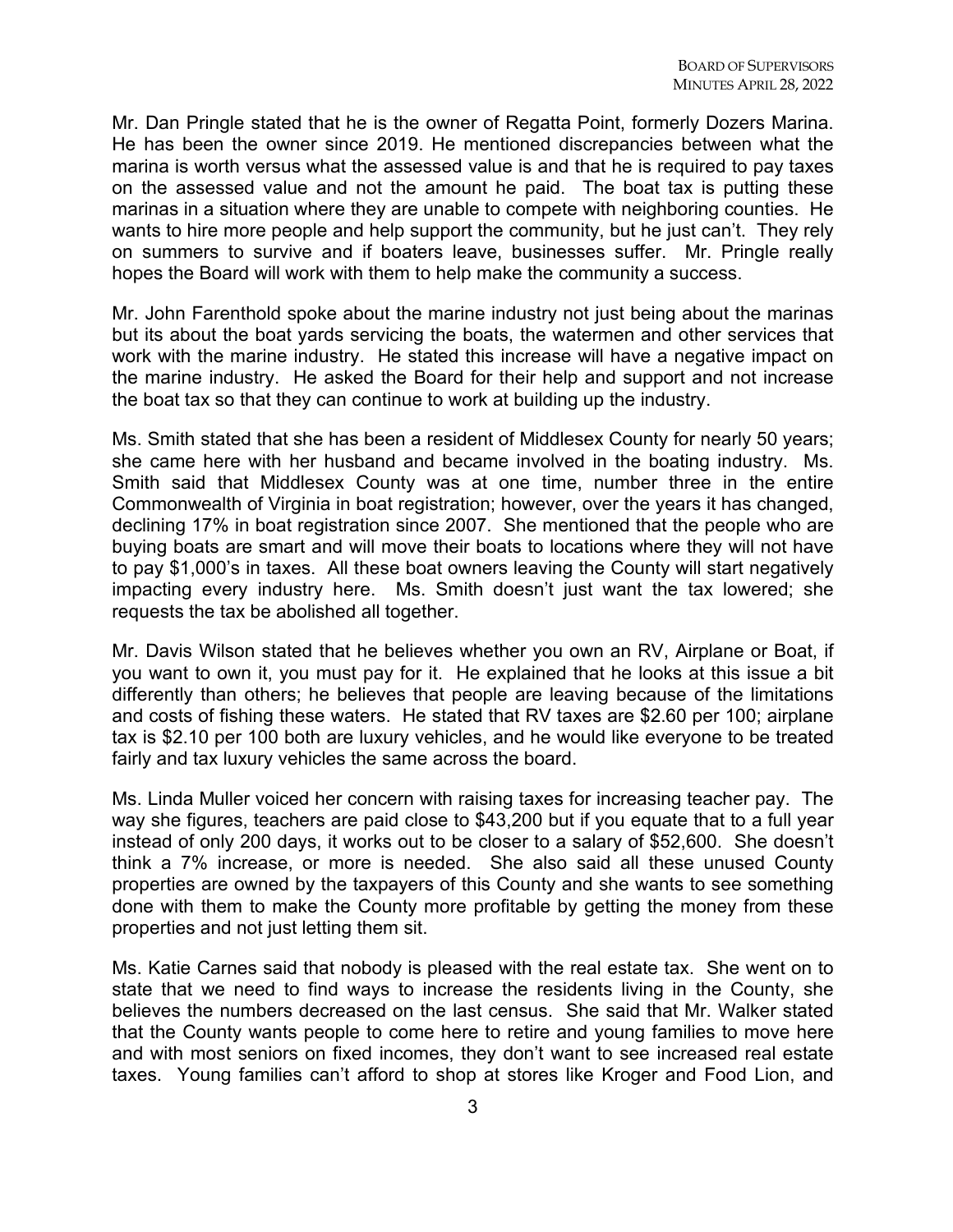instead they end up shopping in stores like Aldi's and go to Walmart for necessities. She also mentioned gas prices doubling. She said the household expenses are going up and now real estate taxes went up 51%.

Ms. Carnes' time was up; however, she stated she'd take time from another public speaker; Chairman Kimbrough reminded Ms. Carnes that as stipulated in the public speaker rules, this practice is not permitted.

Ms. Patricia Taylor said that her assessment on her home went up 23% and she is assuming they never even looked at the property since there hasn't been any improvements to the property in the past 5 years. She mentioned that if you compare her property to the waterfront properties of her neighbors, none of their assessments were marked up to this extreme, in fact most were marked up below 10%. She stated that she would like to know what criteria the assessors use to arrive at the numbers they do.

Ms. Dawn Moore informed the Board about the noise and congestion from the campground. Although community members must put up with this, they are not permitted access to the campground facilities to use. With all the revenue from the campground, you should pay the teachers increase; however, you are going to raise the taxes again. She spoke about her concerns with County property that just sits, and nothing is being done with it. Ms. Moore mentioned she wants to bring her children up in this County; however, she could get better tax breaks in other counties.

Chairman Kimbrough closed the public hearing comment period at 7:51 p.m.

### **BOARD DISCUSSION/DELIBERATION**

Supervisor Williams spoke about the real estate assessments. He also discussed some services and programs offered to the citizens that are provided without any financial assistance from the state so the money for these services and programs must come from somewhere. He also encourages people to be more involved in community meetings.

Supervisor Koontz spoke of his support for the County schools and discussed how the School Board's budget is based on the basic needs just to get by. Mr. Koontz mentioned how the County meets those needs but has never exceeded them. Mr. Koontz stated his support for the \$0.61 real estate tax rate, \$0.61 for boats over five tons and \$0.61 for boats under five tons. He also stated his support for making sure the schools are funded.

Supervisor Harris thanked the citizens who attended and participated in the meeting. He assured everyone that the Board works for them, and the Board members will address citizens' concerns. He mentioned the Board working together and reaching decisions through discussions to achieve the best results for the county.